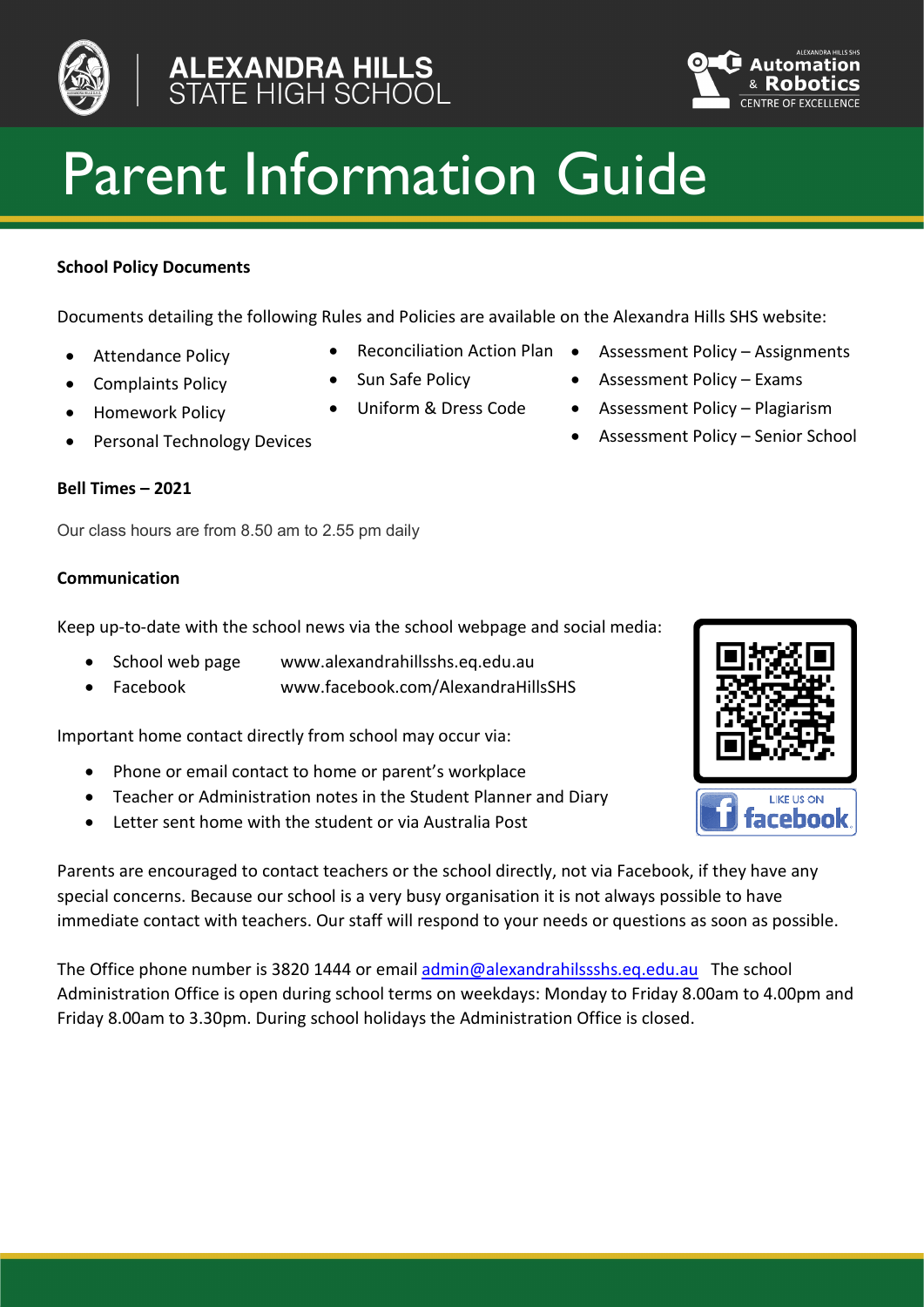



# **QParents**

The QParents web and mobile app provides an easy way for you to interact with our school. Parents will have secure, online access to their child's student information, anytime, anywhere, through a smartphone, tablet or computer. QParents allows parents to connect instantly with our school to access and manage their child's student information, including:

- Reporting and assessment
- Timetables and class times
- Attendance records
- Invoice and payment details and much more

You will receive an email invitation to join QParents early in the school year. If you wish to register, open the email and follow the prompts. If you do not receive an invitation and would like to register, please call our Office. For more information se[e https://qparents.qld.edu.au](https://qparents.qld.edu.au/)

# **Student Absences**

If a student is unable to attend school, the parent /care should contact the school before 9am by either**:**

- **phoning the Absence Line on 3820 1402** and leaving a message explaining their child's absence
- **emailing the Attendance Officer** at [studentabsences@alexandrahillsshs.eq.edu.au](mailto:studentabsences@alexandrahillsshs.eq.edu.au) stating the child's full name, year level and a short reason for the absence.

# **Early Departure from school**

A leave pass will be issued if a student needs to leave school during the day for a specific purpose such as a dental, orthodontist, physiotherapy, optometrist or doctor's appointment. Parents are encouraged to avoid making appointments during school time if possible.

Students must have a note from their parent / guardian, in their student diary, requesting permission to leave school at a specific time. They must report to the Office before the school day commences and a Deputy Principal will sign the diary.

At the time of departure, the student must report to the Student Services window (at the Administration Block) and present the signed diary to sign out.

No student should leave the school grounds during the day without approval from a member of the school Administration. Students may not leave the school grounds to visit shops during the school day, including in the morning before lessons have started.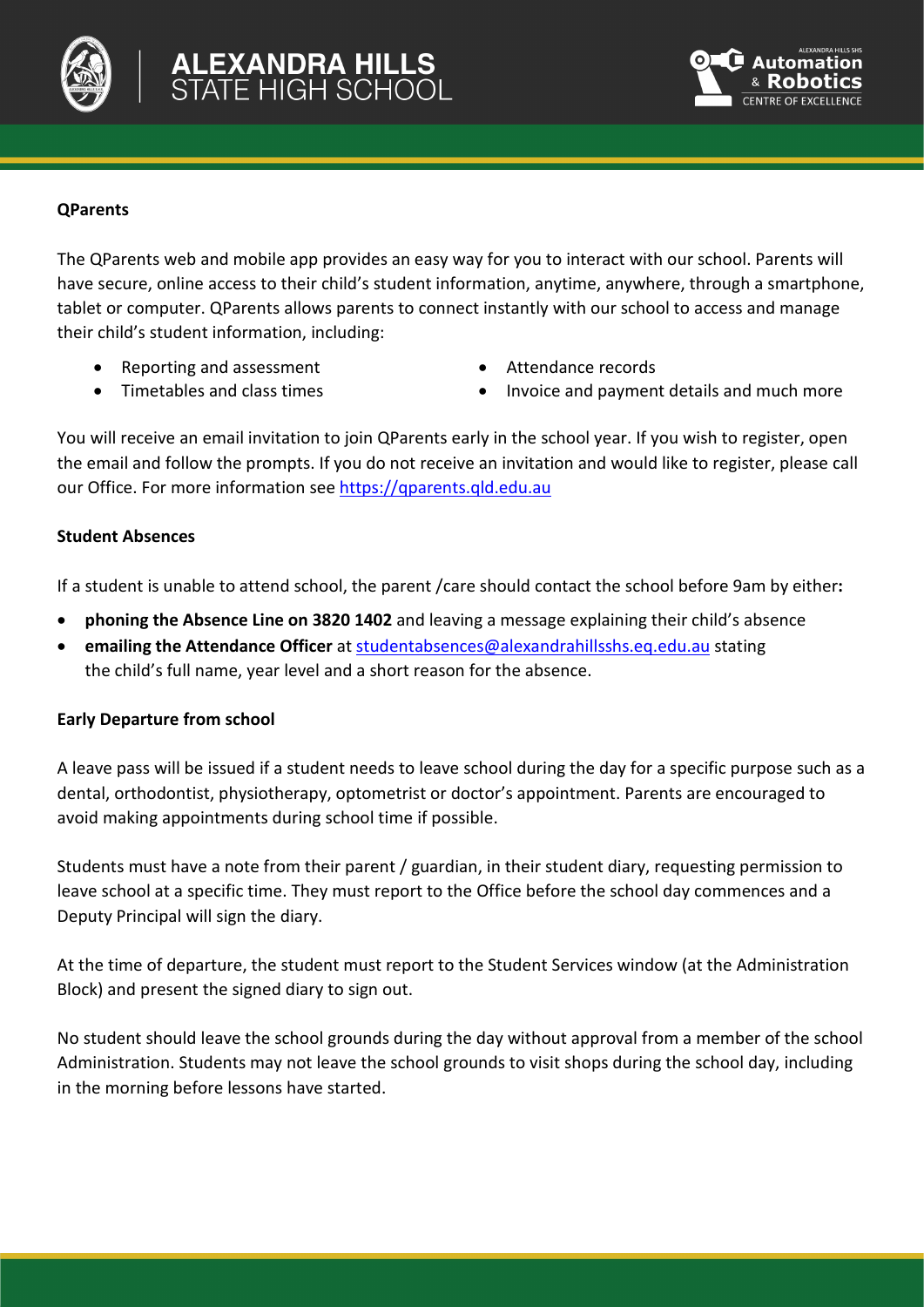



# **Late arrival to school**

Students are required to be punctual at all times. Students arriving late to school must sign-in at the Student Services window (at the Administraion Block) for a late slip which will indicate the reason for lateness and time of arrival. The note must be shown to the teacher to gain late entry to class. A note in the student diary or phone call from parent explaining the reason for the late arrival is required.

## **Sick Bay Procedures**

Students who become ill or have an accident during the day are to report to the Sick Bay in the Administration Block for treatment. Students reporting during or between lessons must have a note from their teacher, in their student diary.

Students who become ill are not to contact parents directly. All phone calls to parents / guardians regarding accident or illness are to be made by the school. It is a requirement of our Duty of Care that we contact the parent. Sick Bay staff will make contact as soon as the student presents at Sick Bay.

Please make sure that contact details are kept up-to-date and include the contact details or a responsible adult who can collect your child if parents / carers are unavailable.

#### **Uniform Slips**

Students who are not in correct uniform must report to the Student Services window (at the Administration Block) before school, between 8:30am and 8.50am, for a uniform slip.

Students must have a note from a parent / guardian, in the student diary, outlining a valid reason for the uniform breach. If students do not have a note, they will be referred to the school's uniform detention room between for 15 minutes during long break daily.

## **Non-uniform Items**

- Non-uniform hats or jumpers / jackets these will be confiscated until collected by parents
- Jewellery items not approved in the Dress Code these will be confiscated until collected by parents

## **ID Cards**

Student ID Cards are required at school at all times – to print, borrow from the library or sign in / out of school outside of usual class times. Replacement cards are issued each year, after school photographs are taken. Newly enrolled students will be issued with an ID Card shortly after they commence school. If a student loses their ID Card, it can be replaced at an additional cost.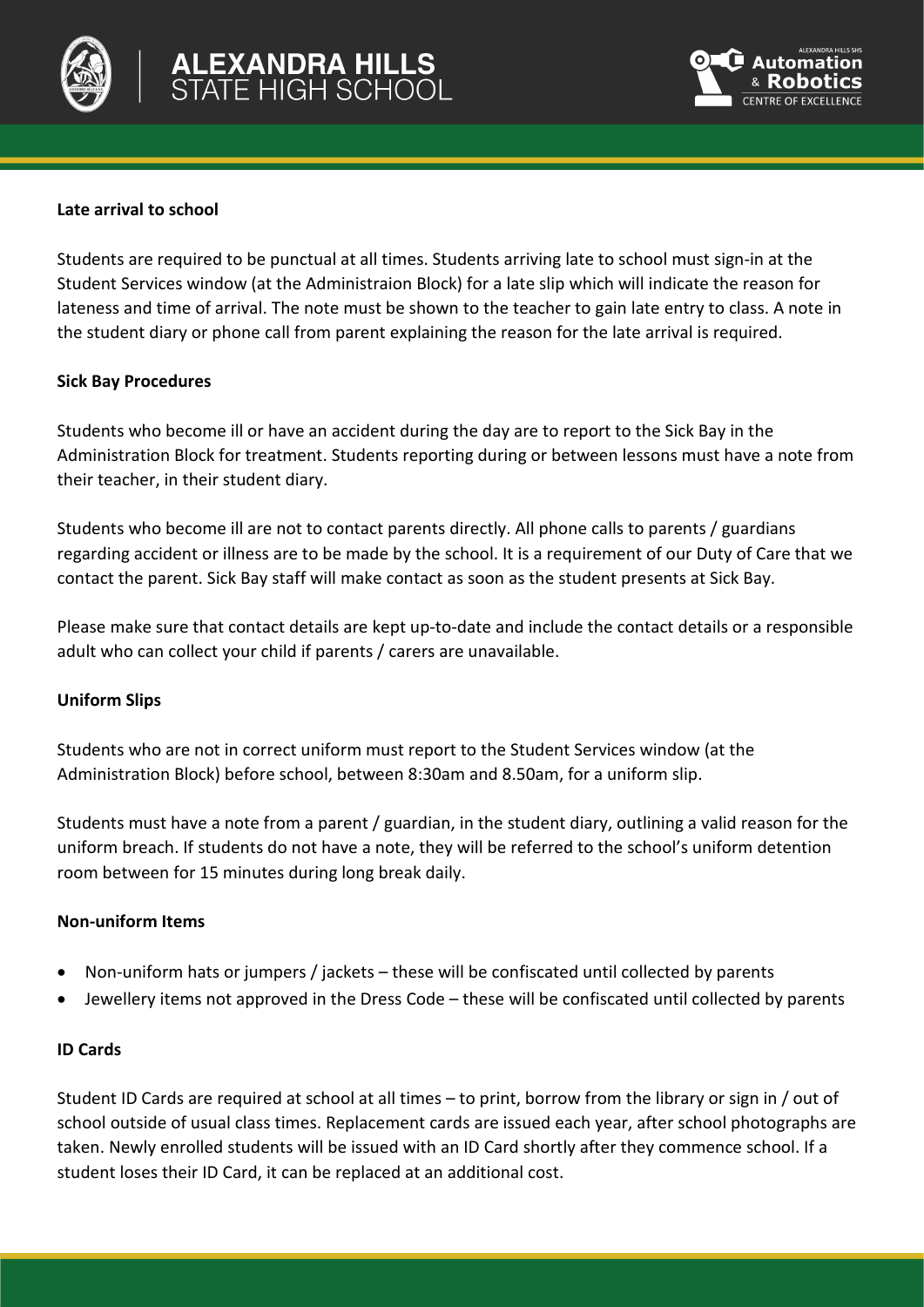



## **Student Diaries**

Student diaries are issued on the first day of school. There is a section on each page of the diary for parents to write messages for the school (Eg. the need to leave school to attend a medical appointment). At the end of each lesson all students should record homework in the diary. Parents are asked to check your student's diary regularly. If a student loses their diary, it can be replaced at an additional cost. Intentional damage to, or graffiti on, the diary will result in a new diary having to be purchased.

#### **Lost Property**

Any property found by students, staff or cleaners must be brought to the Office where it may be claimed on correct identification. All personal property brought to school, including uniform items, should be clearly marked with the student's name. When looking for missing items, students should first check the areas or rooms where the property was last seen. All inquiries regarding lost property should be directed to the Office, where lost property is stored.

# **Travel to and from school**

- Responsible behaviour is expected when travelling to and from school, including on buses or the train
- If walking to school, students are to use pedestrian crossings wherever possible
- Skateboards and Scooters are NOT to be brought or ridden to/from school
- Students must wear a bike helmet when riding a bike
- Bikes must be walked into the school grounds and left in the bike enclosure
- Bikes are to be secured with a good quality bike chain and lock
- The bike enclosure is locked from 9:00am to 2:50pm and is out of bounds during that time
- Consequences will be issued for students who bring the school into disrepute while travelling to and from school

#### **Medication at School**

**Long term prescription or over the counter medication** – parents/carers need to have a doctor complete and sign a *Request to Administer Medication at School Form* and deliver this, with the medication, to the school.

A treatment action plan should be supplied for students with asthma or any other illness that may require first aid assistance at school. In particular, medical conditions such as epilepsy, haemophilia, diabetes, anaphylaxis or severe allergic reactions. This plan will be attached to your student's records.

If your student is at risk of anaphylaxis, you will need to provide the school with a management plan that has been developed in consultation with the parents / guardians and the student's medical practitioner.